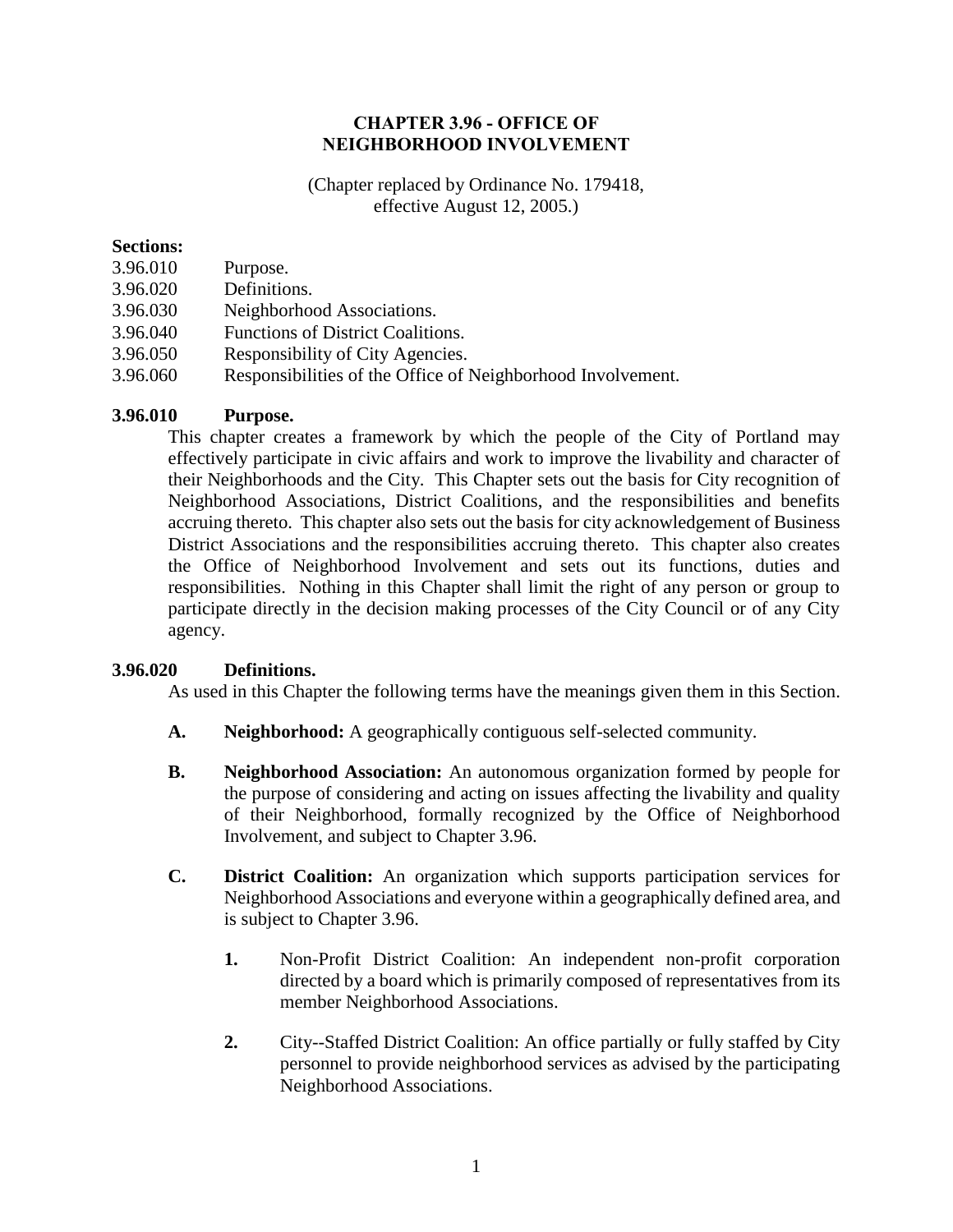- **D. Business District Association:** An autonomous non-profit organization with membership guidelines in its bylaws formed by people in business within a defined geographic boundary for the purpose of promoting the general well-being of their business community. A Business District Association is subject to Chapter 3.96.
- **E. Office of Neighborhood Involvement:** An agency of the City of Portland, whose purpose is to facilitate citizen participation and improve communication among citizens, Neighborhood Associations, non-profit District Coalitions/City-staffed District Coalitions, City agencies, and other entities. The Office of Neighborhood Involvement is subject to these Standards.
- **F. City agency**: Includes all departments, bureaus, offices, boards and commissions of the City of Portland.
- **G. Standards:** Regulations adopted by City Council that govern Neighborhood Associations, District Coalitions, Business District Associations and the Office of Neighborhood Involvement.

### **3.96.030 Neighborhood Associations.**

- **A. Minimum Standards for Neighborhood Associations.** To receive and maintain formal recognition, Neighborhood Associations shall meet the Standards for neighborhood public involvement.
- **B. Functions of Neighborhood Associations**. A Neighborhood Association may engage in, but is not limited to the following:
	- **1.** Make recommendation(s) concerning a particular action, policy or other matter to any City agency on any topic affecting the livability, safety and economic vitality of the Neighborhood, including but not limited to land use, housing, community facilities, human resources, social and recreational programs, traffic and transportation, environmental quality and public safety; and,
	- **2.** Assist City agencies in determining priority needs of the Neighborhood; and,
	- **3.** Review items for inclusion in the City budget and make recommendations relating to budget items for Neighborhood improvement; and,
	- **4.** Undertake projects and activities deemed appropriate by the Neighborhood Association; and,
	- **5.** Cooperate with other Neighborhood Associations and ONI to create District Coalitions.
- **C. Responsibilities of Neighborhood Associations**.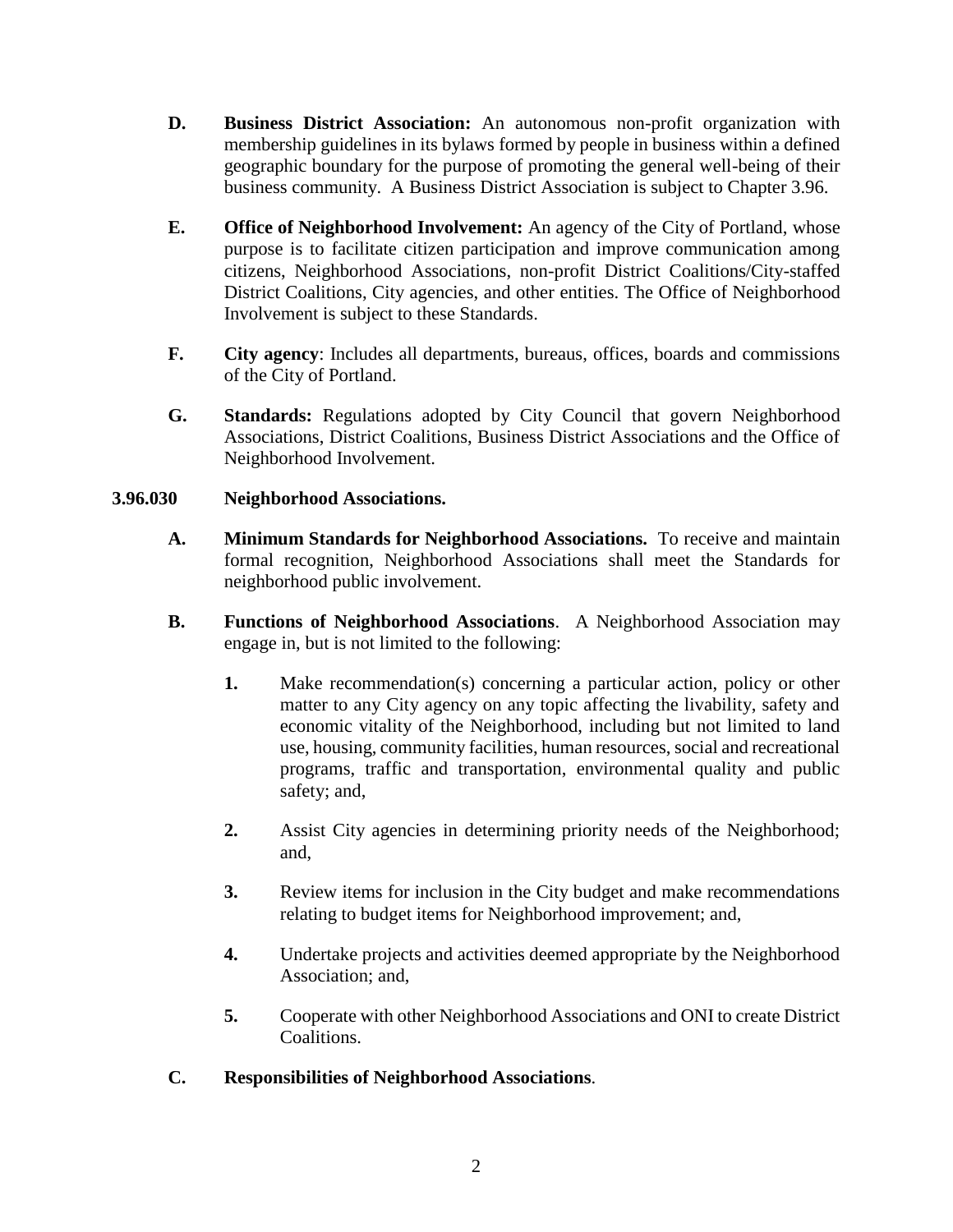- **1.** Neighborhood Associations shall abide by the Standards established by the Office of Neighborhood Involvement.
- **2.** Neighborhood Associations shall make a reasonable effort to include affected City agencies in planning activities which affect Neighborhood livability.

## **D. Benefits to Neighborhood Associations.**

- **1.** Any Neighborhood Association meeting the minimum requirements established by 3.96.030, upon request, is entitled to formal recognition and benefits from the Office of Neighborhood Involvement pursuant to the adopted Standards.
- **2.** If a Neighborhood Association fails to meet the minimum requirements of 3.96.030, the Office of Neighborhood Involvement may, pursuant to the adopted Standards, suspend partial or all benefits to that Neighborhood Association and may ultimately revoke formal recognition of that Neighborhood Association.

### **3.96.040 Functions of District Coalitions.**

A District Coalition shall:

- **A.** Provide training and orientation, information and support services to Neighborhood Associations within the areas of Neighborhood Associations served;
- **B.** Facilitate communication between people and government;
- **C.** Promote public participation within the areas of Neighborhoods served on issues of livability, safety and public policy;
- **D.** Promote, encourage and support the participation of members of diverse communities within the areas of Neighborhoods served;
- **E.** Administer contracts or memorandums of understanding and operate the District Coalition in accordance with the adopted Standards; and
- **F.** Abide by the Standards established by the Office of Neighborhood Involvement.

#### **3.96.050 Responsibility of City Agencies.**

- **A.** City agencies shall notify all Neighborhood Associations affected by planning efforts or other actions affecting the livability of the Neighborhood(s).
- **B.** City agencies shall include affected Neighborhood Associations and District Coalitions in planning efforts which affect neighborhood livability.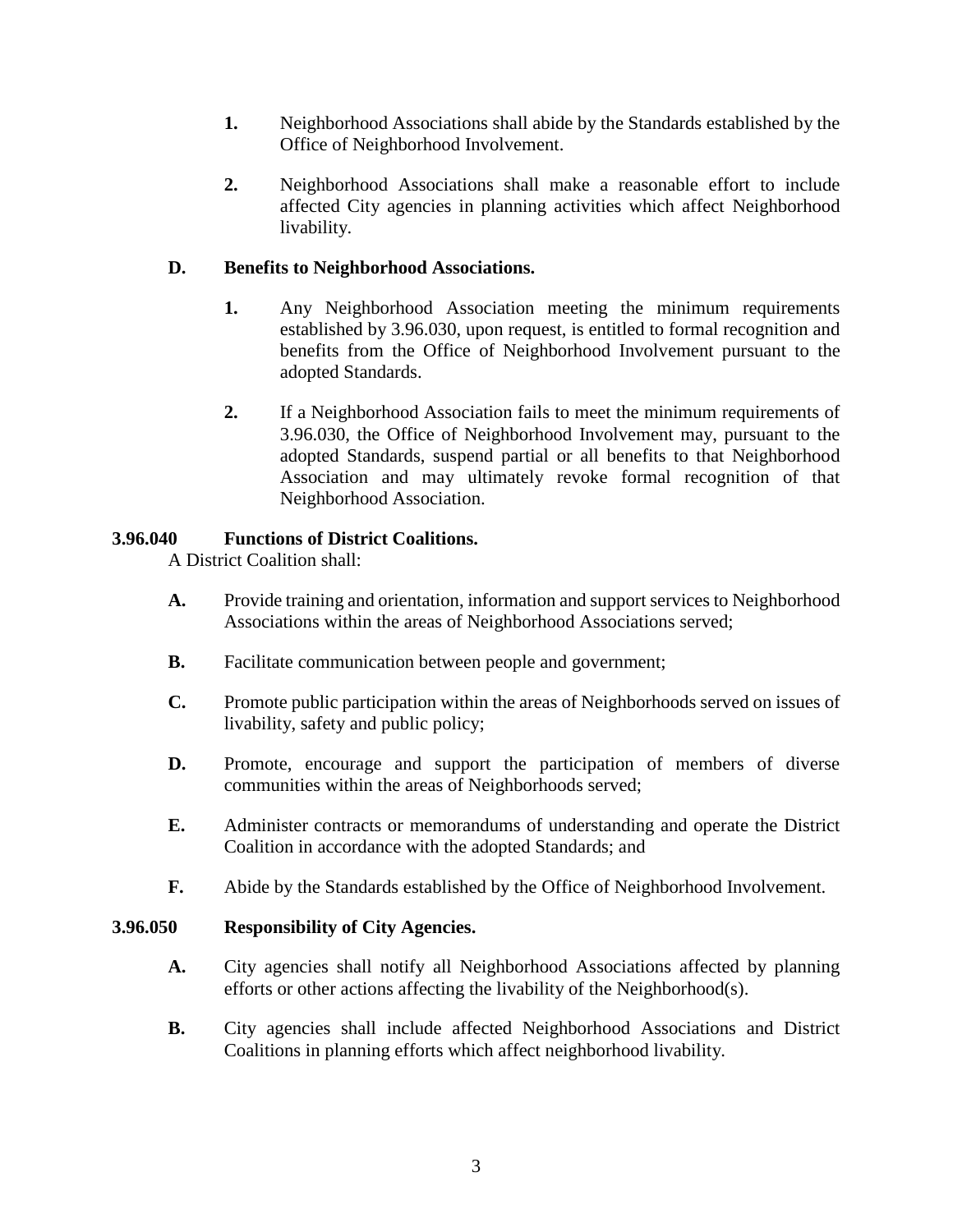**C.** Notice of pending policy decisions affecting neighborhood livability shall be given to the Neighborhood Association(s) affected at least 30 days prior to final action on the decision by a City agency. If said 30 day period may injure or harm the public health, safety, welfare, or result in a significant financial burden to the City, this notice provision shall not apply.

#### **3.96.060 Responsibilities of the Office of Neighborhood Involvement.**

(Amended by Ordinance Nos. 186216 and 187359, effective September 30, 2015.) There is hereby established and created an Office of Neighborhood Involvement which shall consist of a Director and such other employees as the Council may from time to time provide. In order to facilitate participation and improved communication between the public, Neighborhood Associations, Business District Associations, District Coalitions and the City, the Office of Neighborhood Involvement shall:

- **A.** Assist Neighborhood Associations, District Coalitions and others in planning and developing programs for public involvement, crime prevention, dispute resolution and budget review;
- **B.** Act as an information clearinghouse and resource to Neighborhood and Business Associations, other groups and the public;
- **C.** Notify interested persons of meetings, hearings, elections and other public participation events of the Office of Neighborhood Involvement neighborhood system;
- **D.** Enter into, monitor, administer contracts, and memorandums of understanding for Neighborhood Associations through District Coalitions;
- **E.** Promote and facilitate open communication and notification from City agencies to Neighborhood Associations, District Coalitions, and Business District Associations, promote and facilitate communication amongst City agencies about public involvement best practices and policy;
- **F.** Support and promote public involvement within the Neighborhood Association framework;
- **G.** Adopt and revise such Standards as are deemed necessary for the implementation of this Chapter and for orderly public involvement in City government through Neighborhood Associations and District Coalitions. In so doing, the Office of Neighborhood Involvement shall seek representation from Neighborhood Associations, District Coalitions, Business District Associations, diverse community interests, city agencies that engage in considerable public involvement activities, and other interested people as necessary;
- **H.** Pursuant to the adopted Standards, formally recognize a Neighborhood Association and/or acknowledge a Business District Association. If a Neighborhood Association or Business District Association fails to meet the minimum requirements of chapter 3.96, the Office of Neighborhood Involvement may